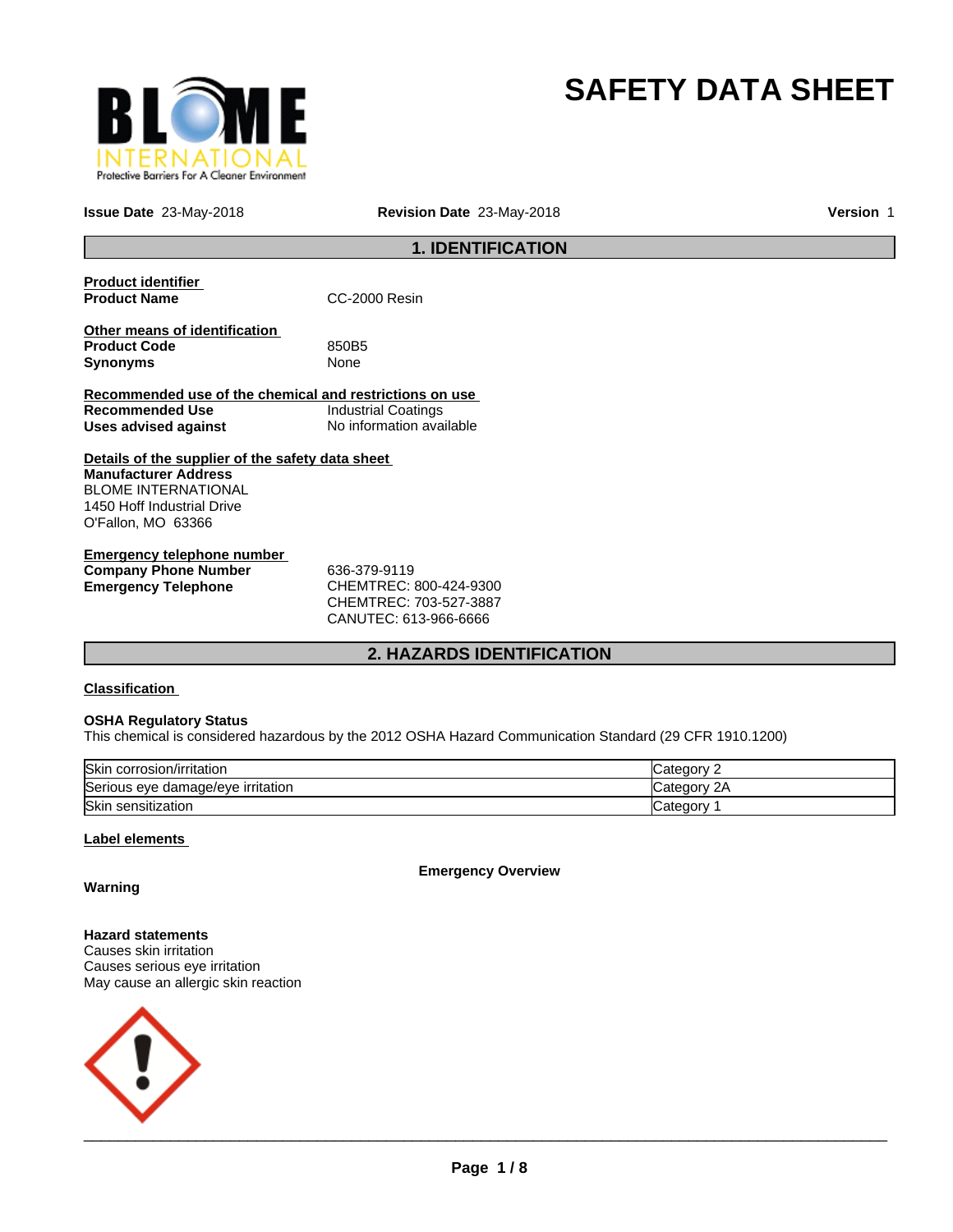## **Appearance** viscous paste **Physical state** Solid **Odor** Slight sweet

 $\overline{\phantom{a}}$  ,  $\overline{\phantom{a}}$  ,  $\overline{\phantom{a}}$  ,  $\overline{\phantom{a}}$  ,  $\overline{\phantom{a}}$  ,  $\overline{\phantom{a}}$  ,  $\overline{\phantom{a}}$  ,  $\overline{\phantom{a}}$  ,  $\overline{\phantom{a}}$  ,  $\overline{\phantom{a}}$  ,  $\overline{\phantom{a}}$  ,  $\overline{\phantom{a}}$  ,  $\overline{\phantom{a}}$  ,  $\overline{\phantom{a}}$  ,  $\overline{\phantom{a}}$  ,  $\overline{\phantom{a}}$ 

## **Precautionary Statements - Prevention**

Wash face, hands and any exposed skin thoroughly after handling Wear protective gloves/protective clothing/eye protection/face protection Avoid breathing dust/fume/gas/mist/vapors/spray Contaminated work clothing should not be allowed out of the workplace

## **Precautionary Statements - Response**

IF IN EYES: Rinse cautiously with water for several minutes. Remove contact lenses, if present and easy to do. Continue rinsing If eye irritation persists: Get medical advice/attention IF ON SKIN: Wash with plenty of soap and water Take off contaminated clothing and wash before reuse If skin irritation or rash occurs: Get medical advice/attention

#### **Precautionary Statements - Disposal**

Dispose of contents/container to an approved waste disposal plant

## **Hazards not otherwise classified (HNOC)**

Not applicable

## **Other Information**

May be harmful if swallowed. Harmful to aquatic life with long lasting effects.

#### **Unknown acute toxicity**

9% of the mixture consists of ingredient(s) of unknown toxicity

## **3. COMPOSITION/INFORMATION ON INGREDIENTS**

#### **Substance**

Not applicable

#### **Mixture**

| <b>Chemical Name</b>                      | <b>CAS No</b> | Weight-%  |
|-------------------------------------------|---------------|-----------|
| Ceramic compounds *                       | Proprietary   | $30 - 60$ |
| Bisphenol A-epichlorohydrin polymer *     | 25068-38-6    | $10 - 30$ |
| Quartz *                                  | 14808-60-7    | $10 - 30$ |
| Silica, amorphous, precipitated and gel * | 112926-00-8   | - 5       |
| Titanium dioxide *                        | 13463-67-7    | $0.1 - ?$ |

\*The exact percentage (concentration) of composition has been withheld as a trade secret.

## **4. FIRST AID MEASURES**

## **Description of first aid measures**

| <b>General advice</b> | If symptoms persist, call a physician. Do not breathe dust/fume/gas/mist/vapors/spray. Do<br>not get in eyes, on skin, or on clothing.                                                                                  |
|-----------------------|-------------------------------------------------------------------------------------------------------------------------------------------------------------------------------------------------------------------------|
| Eye contact           | Immediately flush with plenty of water. After initial flushing, remove any contact lenses and<br>continue flushing for at least 15 minutes. Keep eye wide open while rinsing. If symptoms<br>persist, call a physician. |
| <b>Skin contact</b>   | Wash off immediately with plenty of water for at least 15 minutes. Wash contaminated<br>clothing before reuse. If skin irritation persists, call a physician.                                                           |
| <b>Inhalation</b>     | Remove to fresh air. If symptoms persist, call a physician.                                                                                                                                                             |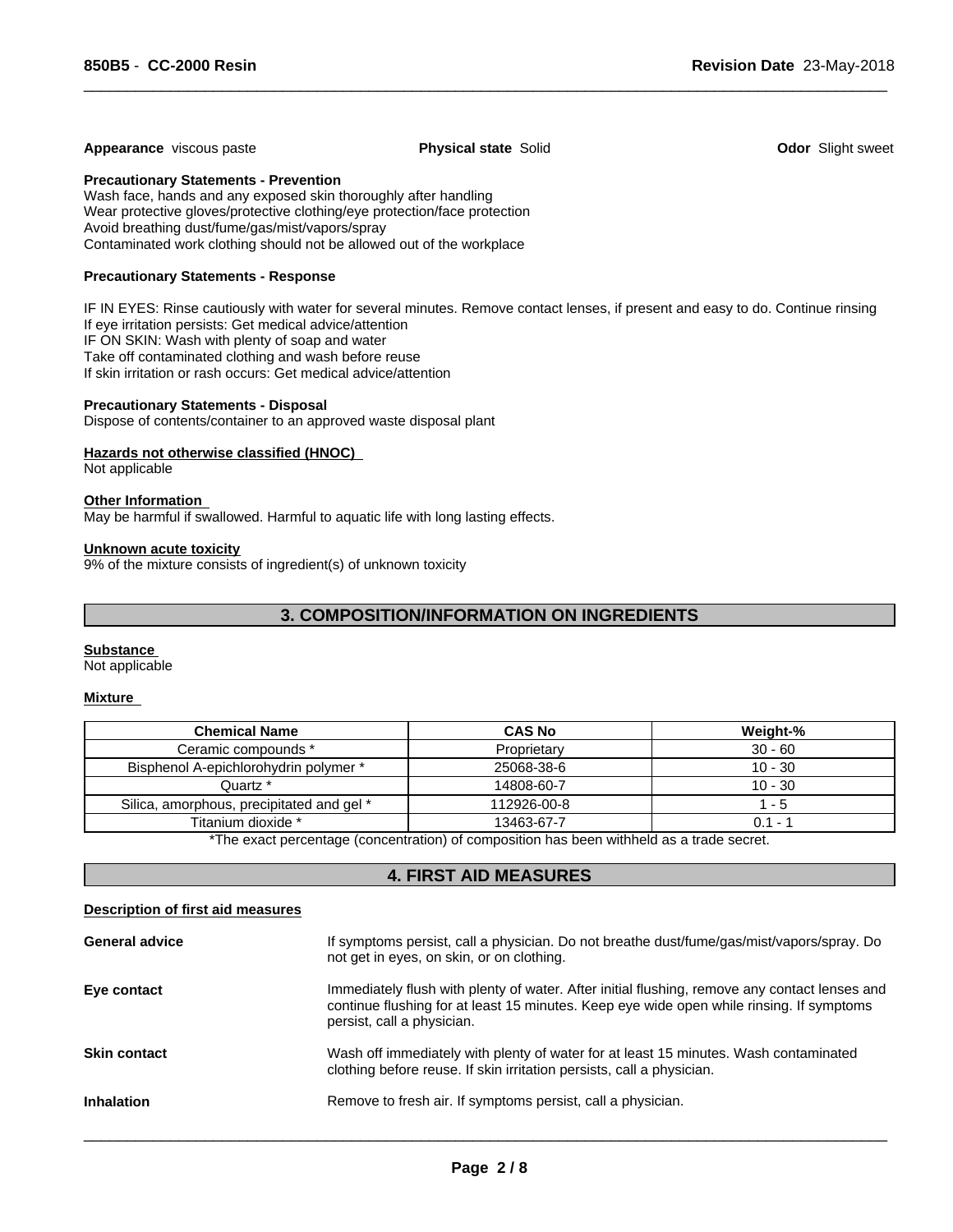| <b>Ingestion</b>                                            | Rinse mouth. Drink plenty of water. Do not induce vomiting without medical advice. Never<br>give anything by mouth to an unconscious person. Call a physician or poison control center<br>immediately. |  |
|-------------------------------------------------------------|--------------------------------------------------------------------------------------------------------------------------------------------------------------------------------------------------------|--|
| Self-protection of the first aider                          | Use personal protective equipment as required.                                                                                                                                                         |  |
| Most important symptoms and effects, both acute and delayed |                                                                                                                                                                                                        |  |
| <b>Symptoms</b>                                             | May cause redness and tearing of the eyes. May cause skin irritation. Redness.                                                                                                                         |  |
|                                                             | Indication of any immediate medical attention and special treatment needed                                                                                                                             |  |
| Note to physicians                                          | May cause sensitization in susceptible persons. Treat symptomatically.                                                                                                                                 |  |

 $\overline{\phantom{a}}$  ,  $\overline{\phantom{a}}$  ,  $\overline{\phantom{a}}$  ,  $\overline{\phantom{a}}$  ,  $\overline{\phantom{a}}$  ,  $\overline{\phantom{a}}$  ,  $\overline{\phantom{a}}$  ,  $\overline{\phantom{a}}$  ,  $\overline{\phantom{a}}$  ,  $\overline{\phantom{a}}$  ,  $\overline{\phantom{a}}$  ,  $\overline{\phantom{a}}$  ,  $\overline{\phantom{a}}$  ,  $\overline{\phantom{a}}$  ,  $\overline{\phantom{a}}$  ,  $\overline{\phantom{a}}$ 

## **5. FIRE-FIGHTING MEASURES**

## **Suitable extinguishing media**

Use extinguishing measures that are appropriate to local circumstances and the surrounding environment. Dry chemical, CO2, sand, earth, water spray or regular foam.

**Unsuitable extinguishing media** Do not use a solid water stream as it may scatter and spread fire.

#### **Specific hazards arising from the chemical**

In the event of fire and/or explosion do not breathe fumes. May cause sensitization in susceptible persons. Thermal decomposition can lead to release of irritating and toxic gases and vapors.

#### **Explosion data Sensitivity to Mechanical Impact** None. **Sensitivity to Static Discharge** None.

## **Protective equipment and precautions for firefighters**

As in any fire, wear self-contained breathing apparatus pressure-demand, MSHA/NIOSH (approved or equivalent) and full protective gear.

## **Personal precautions, protective equipment and emergency procedures**

| Use personal protective equipment as required. Avoid contact with eyes and skin. Evacuate<br>personnel to safe areas. Keep people away from and upwind of spill/leak.                                                                                                |  |
|----------------------------------------------------------------------------------------------------------------------------------------------------------------------------------------------------------------------------------------------------------------------|--|
|                                                                                                                                                                                                                                                                      |  |
| Prevent entry into waterways, sewers, basements or confined areas. Do not flush into<br>surface water or sanitary sewer system. Prevent further leakage or spillage if safe to do so.<br>Prevent product from entering drains.                                       |  |
| Methods and material for containment and cleaning up                                                                                                                                                                                                                 |  |
| Prevent further leakage or spillage if safe to do so.                                                                                                                                                                                                                |  |
| Use personal protective equipment as required. Dam up. Soak up with inert absorbent<br>material (e.g. sand, silica gel, acid binder, universal binder, sawdust). Take up<br>mechanically, placing in appropriate containers for disposal. Clean contaminated surface |  |
|                                                                                                                                                                                                                                                                      |  |

**7. HANDLING AND STORAGE**

## **Precautions for safe handling**

**Advice on safe handling** Use personal protective equipment as required. Ensure adequate ventilation, especially in confined areas. Use with local exhaust ventilation. Do not breathe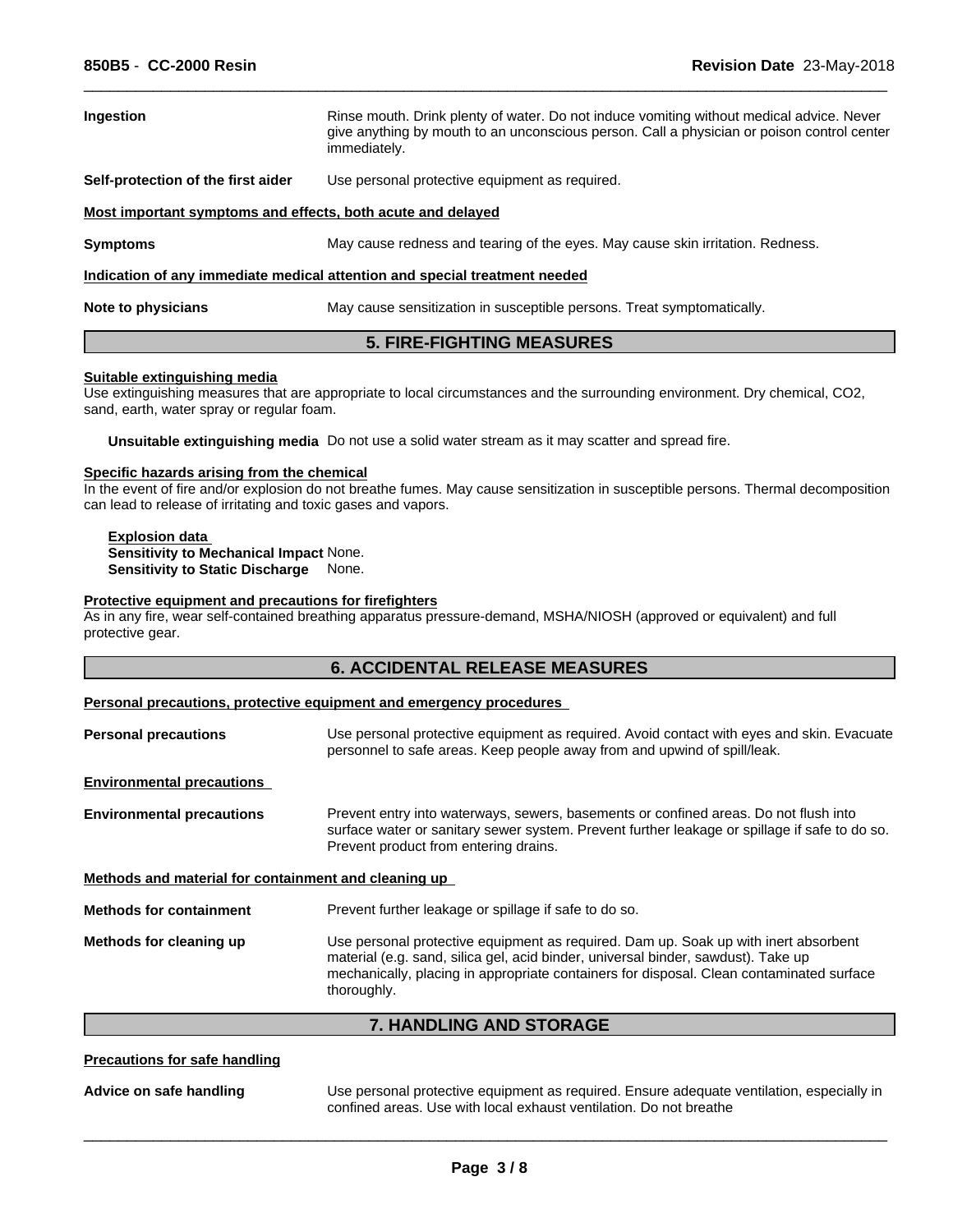|                                                              | dust/fume/gas/mist/vapors/spray.                                                                                                            |  |
|--------------------------------------------------------------|---------------------------------------------------------------------------------------------------------------------------------------------|--|
| Conditions for safe storage, including any incompatibilities |                                                                                                                                             |  |
| <b>Storage Conditions</b>                                    | Keep out of the reach of children. Keep containers tightly closed in a cool, well-ventilated<br>place. Keep in properly labeled containers. |  |
| Incompatible materials                                       | Strong oxidizing agents. Strong acids. Strong bases.                                                                                        |  |

 $\overline{\phantom{a}}$  ,  $\overline{\phantom{a}}$  ,  $\overline{\phantom{a}}$  ,  $\overline{\phantom{a}}$  ,  $\overline{\phantom{a}}$  ,  $\overline{\phantom{a}}$  ,  $\overline{\phantom{a}}$  ,  $\overline{\phantom{a}}$  ,  $\overline{\phantom{a}}$  ,  $\overline{\phantom{a}}$  ,  $\overline{\phantom{a}}$  ,  $\overline{\phantom{a}}$  ,  $\overline{\phantom{a}}$  ,  $\overline{\phantom{a}}$  ,  $\overline{\phantom{a}}$  ,  $\overline{\phantom{a}}$ 

## **8. EXPOSURE CONTROLS/PERSONAL PROTECTION**

## **Control parameters**

## **Exposure Guidelines** .

| <b>Chemical Name</b>                                        | <b>ACGIH TLV</b>                                    | <b>OSHA PEL</b>                                                                                                                                                                     | <b>NIOSH IDLH</b>                                                                 |
|-------------------------------------------------------------|-----------------------------------------------------|-------------------------------------------------------------------------------------------------------------------------------------------------------------------------------------|-----------------------------------------------------------------------------------|
| Ceramic compounds                                           | TWA: 1 $mg/m3$ respirable fraction                  | TWA: 15 $mg/m3$ total dust<br>TWA: $5 \text{ mg/m}^3$ respirable fraction                                                                                                           |                                                                                   |
| Quartz<br>14808-60-7                                        | TWA: 0.025 mg/m <sup>3</sup> respirable<br>fraction | $(30)/(%SiO2 + 2)$ mg/m <sup>3</sup> TWA<br>total dust<br>: $(250)/(%SiO2 + 5)$ mppcf TWA<br>respirable fraction<br>$(10)/(%SiO2 + 2)$ mg/m <sup>3</sup> TWA<br>respirable fraction | IDLH: 50 $mg/m3$ respirable dust<br>TWA: $0.05$ mg/m <sup>3</sup> respirable dust |
| Silica, amorphous, precipitated and  <br>gel<br>112926-00-8 |                                                     | TWA: 20 mppcf<br>: $(80)/(% SiO2)$ mg/m <sup>3</sup> TWA                                                                                                                            |                                                                                   |
| Titanium dioxide<br>13463-67-7                              | TWA: $10 \text{ mg/m}^3$                            | TWA: $15 \text{ mg/m}^3$ total dust                                                                                                                                                 | IDLH: 5000 mg/m <sup>3</sup>                                                      |

*NIOSH IDLH Immediately Dangerous to Life or Health*

## **Appropriate engineering controls**

| <b>Engineering Controls</b> | Showers              |
|-----------------------------|----------------------|
|                             | Eyewash stations     |
|                             | Ventilation systems. |

#### **Individual protection measures, such as personal protective equipment**

| <b>Eye/face protection</b>            | Wear safety glasses with side shields (or goggles).                                                                                                                                                                                                                                                                              |  |
|---------------------------------------|----------------------------------------------------------------------------------------------------------------------------------------------------------------------------------------------------------------------------------------------------------------------------------------------------------------------------------|--|
| Skin and body protection              | Wear protective gloves and protective clothing.                                                                                                                                                                                                                                                                                  |  |
| <b>Respiratory protection</b>         | If exposure limits are exceeded or irritation is experienced, NIOSH/MSHA approved<br>respiratory protection should be worn. Positive-pressure supplied air respirators may be<br>required for high airborne contaminant concentrations. Respiratory protection must be<br>provided in accordance with current local regulations. |  |
| <b>General Hygiene Considerations</b> | When using do not eat, drink or smoke. Wash contaminated clothing before reuse. Regular<br>cleaning of equipment, work area and clothing is recommended.                                                                                                                                                                         |  |

## **9. PHYSICAL AND CHEMICAL PROPERTIES**

### **Information on basic physical and chemical properties**

| <b>Physical state</b><br>Appearance<br><b>Color</b> | Solid<br>viscous paste<br>White pigmented | Odor<br><b>Odor threshold</b>    | Slight sweet<br>No information available |
|-----------------------------------------------------|-------------------------------------------|----------------------------------|------------------------------------------|
| <b>Property</b>                                     | <b>Values</b>                             | Remarks • Method                 |                                          |
| рH                                                  | No information available                  |                                  |                                          |
| Melting point / freezing point                      | No information available                  |                                  |                                          |
| Boiling point / boiling range                       | $> 200$ °C $/ > 292$ °F                   |                                  |                                          |
| <b>Flash point</b>                                  | $> 150$ °C $/ > 302$ °F                   | Pensky-Martens Closed Cup (PMCC) |                                          |

 $\overline{\phantom{a}}$  ,  $\overline{\phantom{a}}$  ,  $\overline{\phantom{a}}$  ,  $\overline{\phantom{a}}$  ,  $\overline{\phantom{a}}$  ,  $\overline{\phantom{a}}$  ,  $\overline{\phantom{a}}$  ,  $\overline{\phantom{a}}$  ,  $\overline{\phantom{a}}$  ,  $\overline{\phantom{a}}$  ,  $\overline{\phantom{a}}$  ,  $\overline{\phantom{a}}$  ,  $\overline{\phantom{a}}$  ,  $\overline{\phantom{a}}$  ,  $\overline{\phantom{a}}$  ,  $\overline{\phantom{a}}$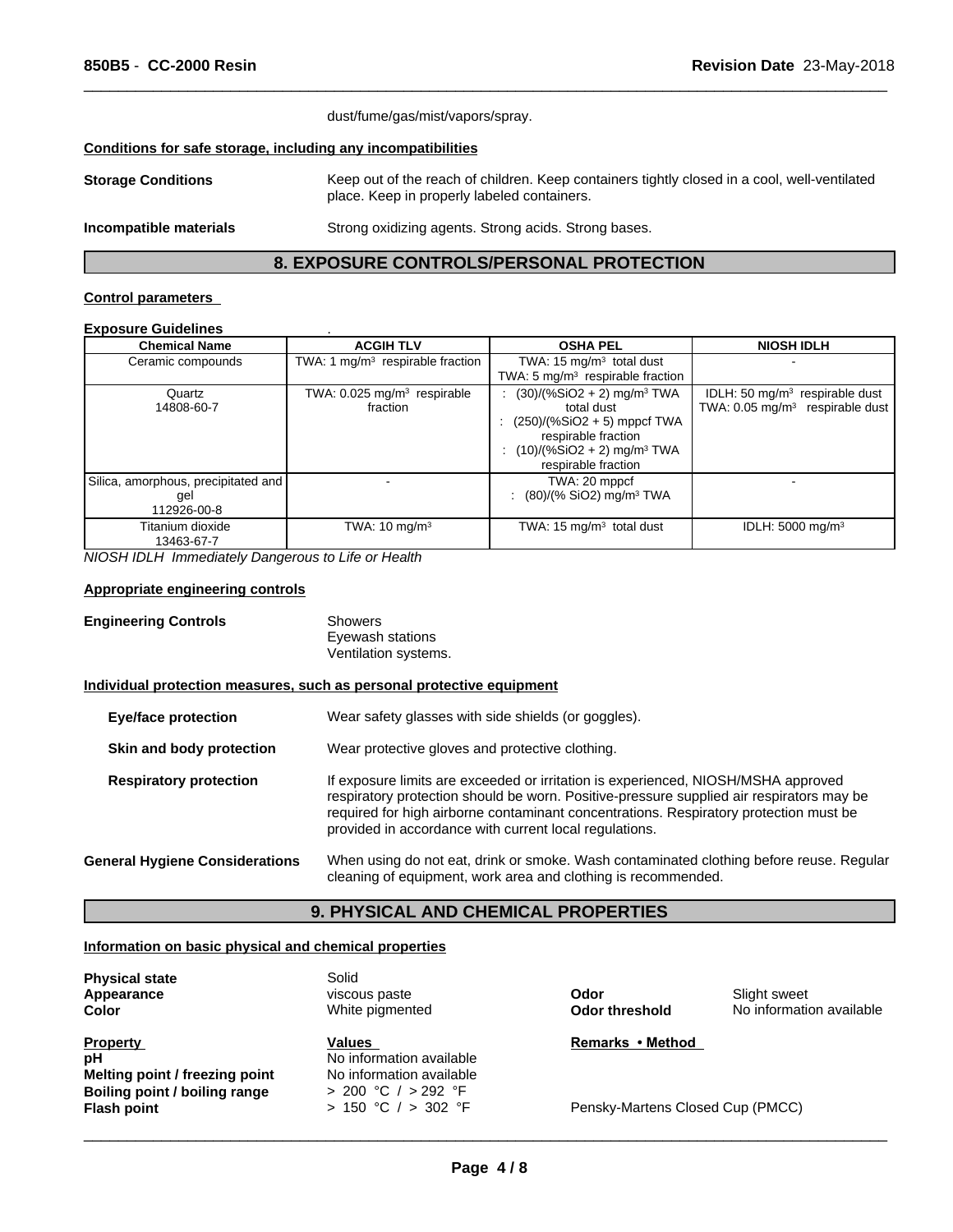**Explosive properties** Not an explosive<br> **Oxidizing properties** Not applicable **Oxidizing properties Water solubility**<br> **Solubility in other solvents** Mo information available **Solubility in other solvents** No information available<br> **Partition coefficient** No information available **Partition coefficient** No information available<br> **Autoignition temperature** No information available **Upper flammability limit:** No information available **Autoignition temperature Decomposition temperature** No information available **Kinematic viscosity** No information available **Lower flammability limit: Dynamic viscosity** No information available **Flammability (solid, gas)** No information available **Vapor pressure No information available**<br> **Vapor density No information available Evaporation rate Relative density Flammability Limit in Air**

## **Other Information**

**VOC Content (%)** 

No information available No information available No information available<br>1.53 q/cm3

**Softening point** No information available **Molecular weight** No information available<br> **VOC Content (%)** 0 g/L **Density** No information available **Bulk density** No information available

## **10. STABILITY AND REACTIVITY**

 $\overline{\phantom{a}}$  ,  $\overline{\phantom{a}}$  ,  $\overline{\phantom{a}}$  ,  $\overline{\phantom{a}}$  ,  $\overline{\phantom{a}}$  ,  $\overline{\phantom{a}}$  ,  $\overline{\phantom{a}}$  ,  $\overline{\phantom{a}}$  ,  $\overline{\phantom{a}}$  ,  $\overline{\phantom{a}}$  ,  $\overline{\phantom{a}}$  ,  $\overline{\phantom{a}}$  ,  $\overline{\phantom{a}}$  ,  $\overline{\phantom{a}}$  ,  $\overline{\phantom{a}}$  ,  $\overline{\phantom{a}}$ 

#### **Reactivity**  No data available

**Chemical stability** Stable under recommended storage conditions. **Possibility of Hazardous Reactions** None under normal processing. **Conditions to avoid** Elevated Temperature. Incompatible materials. **Incompatible materials** Strong oxidizing agents. Strong acids. Strong bases. **Hazardous Decomposition Products** Thermal decomposition can lead to release of irritating and toxic gases and vapors.

## **11. TOXICOLOGICAL INFORMATION**

## **Information on likely routes of exposure**

## **Product Information**

| <b>Inhalation</b>   | Based on available data, the classification criteria are not met.                                                |
|---------------------|------------------------------------------------------------------------------------------------------------------|
| Eye contact         | Irritating to eyes.                                                                                              |
| <b>Skin contact</b> | Irritating to skin. Repeated or prolonged skin contact may cause allergic reactions with<br>susceptible persons. |
| Ingestion           | Based on available data, the classification criteria are not met.                                                |

| <b>Chemical Name</b>                   | Oral LD50             | Dermal LD50 | <b>Inhalation LC50</b> |
|----------------------------------------|-----------------------|-------------|------------------------|
| Ceramic compounds                      | $>$ 5000 mg/kg (Rat)  |             |                        |
| Bisphenol A-epichlorohydrin<br>polymer | $= 11400$ mg/kg (Rat) |             |                        |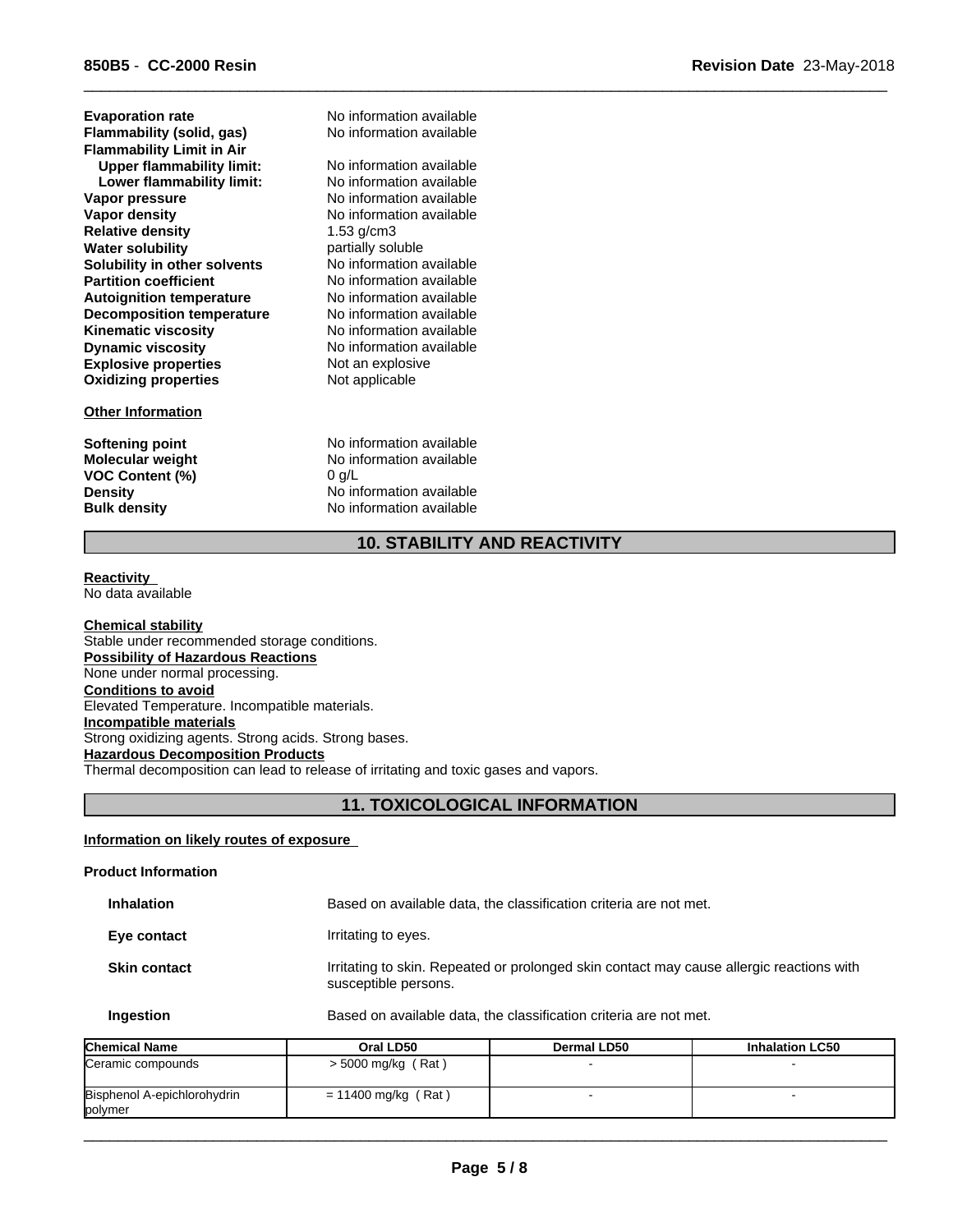| 25068-38-6                     |                     |   |
|--------------------------------|---------------------|---|
| Quartz<br>14808-60-7           | $=$ 500 mg/kg (Rat) | - |
| Titanium dioxide<br>13463-67-7 | > 10000 mg/kg (Rat) |   |

## **Information on toxicological effects**

**Symptoms** May cause skin irritation. May cause an allergic skin reaction. May cause redness and tearing of the eyes.

 $\overline{\phantom{a}}$  ,  $\overline{\phantom{a}}$  ,  $\overline{\phantom{a}}$  ,  $\overline{\phantom{a}}$  ,  $\overline{\phantom{a}}$  ,  $\overline{\phantom{a}}$  ,  $\overline{\phantom{a}}$  ,  $\overline{\phantom{a}}$  ,  $\overline{\phantom{a}}$  ,  $\overline{\phantom{a}}$  ,  $\overline{\phantom{a}}$  ,  $\overline{\phantom{a}}$  ,  $\overline{\phantom{a}}$  ,  $\overline{\phantom{a}}$  ,  $\overline{\phantom{a}}$  ,  $\overline{\phantom{a}}$ 

#### **Delayed and immediate effects as well as chronic effects from short and long-term exposure**

| Sensitization<br>Germ cell mutagenicity<br>Carcinogenicity |              | May cause sensitization by skin contact.<br>Based on available data, the classification criteria are not met.<br>This product contains titanium dioxide which is classified as a possible carcinogen when<br>present as respirable dust. This is not relevant for this product since it is a liquid. This<br>product contains crystalline silica (quartz) in a non-respirable form. Inhalation of crystalline<br>silica is unlikely to occur from exposure to this product. |                                |  |  |  |
|------------------------------------------------------------|--------------|-----------------------------------------------------------------------------------------------------------------------------------------------------------------------------------------------------------------------------------------------------------------------------------------------------------------------------------------------------------------------------------------------------------------------------------------------------------------------------|--------------------------------|--|--|--|
| Chemical Name                                              | <b>ACGIH</b> | <b>OSHA</b><br><b>IARC</b><br><b>NTP</b>                                                                                                                                                                                                                                                                                                                                                                                                                                    |                                |  |  |  |
| Ceramic compounds                                          |              |                                                                                                                                                                                                                                                                                                                                                                                                                                                                             | Reasonably Anticipated         |  |  |  |
| $\bigcap_{i=1}^{n}$                                        | Λ0.          | $C$ round                                                                                                                                                                                                                                                                                                                                                                                                                                                                   | $\mathcal{L}_{\mathsf{nonim}}$ |  |  |  |

| Quartz<br>14808-60-7                                      | A2                       | Group 1  | Known |  |
|-----------------------------------------------------------|--------------------------|----------|-------|--|
| Silica, amorphous,<br>precipitated and gel<br>112926-00-8 | $\overline{\phantom{0}}$ | Group 3  |       |  |
| Titanium dioxide<br>13463-67-7                            |                          | Group 2B |       |  |

*ACGIH (American Conference of Governmental Industrial Hygienists) A2 - Suspected Human Carcinogen IARC (International Agency for Research on Cancer) Group 1 - Carcinogenic to Humans Group 2B - Possibly Carcinogenic to Humans Not classifiable as a human carcinogen NTP (National Toxicology Program) Known - Known Carcinogen OSHA (Occupational Safety and Health Administration of the US Department of Labor) X - Present* **Reproductive toxicity** Based on available data, the classification criteria are not met. **STOT - single exposure** Based on available data, the classification criteria are not met. **STOT - repeated exposure** Based on available data, the classification criteria are not met. **Chronic toxicity Chronic toxicity Chronic toxicity Avoid repeated exposure.**<br> **Target Organ Effects** Eyes, Skin, Central nervou **Target Organ Effects** Eyes, Skin, Central nervous system, Respiratory system, lungs.<br>**Aspiration hazard** Based on available data, the classification criteria are not met. Based on available data, the classification criteria are not met.

#### **Numerical measures of toxicity - Product Information**

**The following values are calculated based on chapter 3.1 of the GHS document** . **ATEmix (oral)** 4,000.00 mg/kg

## **12. ECOLOGICAL INFORMATION**

## **Ecotoxicity**

Harmful to aquatic life with long lasting effects

56 % of the mixture consists of components(s) of unknown hazards to the aquatic environment

#### **Persistence and degradability**

No information available.

#### **Bioaccumulation**

No information available.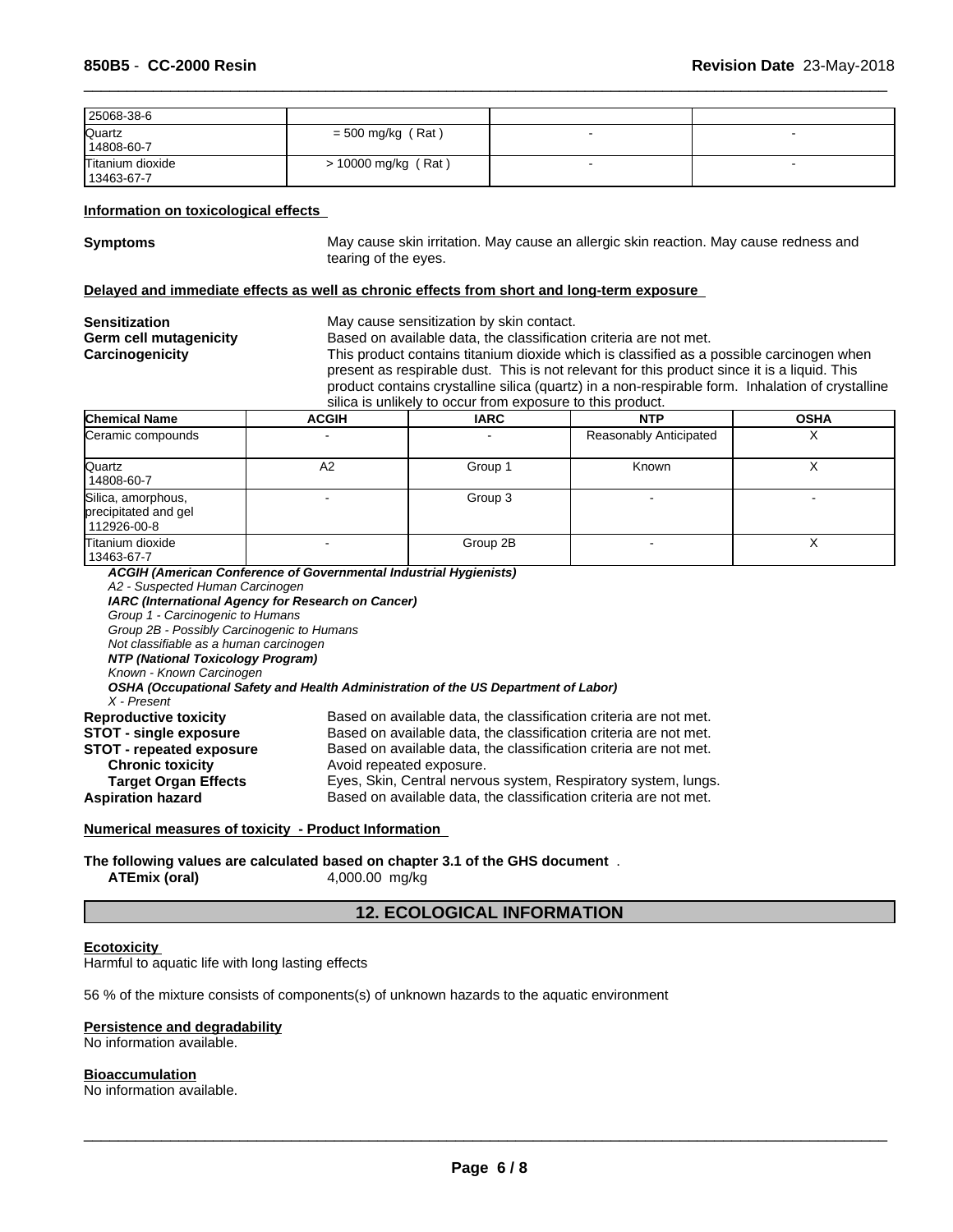## **Other adverse effects**

No information available

## **13. DISPOSAL CONSIDERATIONS**

 $\overline{\phantom{a}}$  ,  $\overline{\phantom{a}}$  ,  $\overline{\phantom{a}}$  ,  $\overline{\phantom{a}}$  ,  $\overline{\phantom{a}}$  ,  $\overline{\phantom{a}}$  ,  $\overline{\phantom{a}}$  ,  $\overline{\phantom{a}}$  ,  $\overline{\phantom{a}}$  ,  $\overline{\phantom{a}}$  ,  $\overline{\phantom{a}}$  ,  $\overline{\phantom{a}}$  ,  $\overline{\phantom{a}}$  ,  $\overline{\phantom{a}}$  ,  $\overline{\phantom{a}}$  ,  $\overline{\phantom{a}}$ 

| Waste treatment methods | Disposal should be in accordance with applicable regional, national and local laws and |
|-------------------------|----------------------------------------------------------------------------------------|
| Disposal of wastes      | regulations.                                                                           |
| Contaminated packaging  | Do not reuse container.                                                                |

## **14. TRANSPORT INFORMATION**

| <b>DOT</b>  | Not regulated |
|-------------|---------------|
| <b>TDG</b>  | Not regulated |
| <u>IATA</u> | Not regulated |
| <b>IMDG</b> | Not regulated |

## **15. REGULATORY INFORMATION**

| <b>International Inventories</b> |          |  |
|----------------------------------|----------|--|
| TSCA                             | Complies |  |
| <b>DSL/NDSL</b>                  | Complies |  |
| <b>EINECS/ELINCS</b>             | Complies |  |
| IECSC                            | Complies |  |
| KECL                             | Complies |  |
| <b>PICCS</b>                     | Complies |  |
| AICS                             | Complies |  |

#### **Legend:**

**TSCA** - United States Toxic Substances Control Act Section 8(b) Inventory

**DSL/NDSL** - Canadian Domestic Substances List/Non-Domestic Substances List

**EINECS/ELINCS** - European Inventory of Existing Chemical Substances/European List of Notified Chemical Substances

**ENCS** - Japan Existing and New Chemical Substances

**IECSC** - China Inventory of Existing Chemical Substances

**KECL** - Korean Existing and Evaluated Chemical Substances

**PICCS** - Philippines Inventory of Chemicals and Chemical Substances

**AICS** - Australian Inventory of Chemical Substances

## **US Federal Regulations**

#### **SARA 313**

Section 313 of Title III of the Superfund Amendments and Reauthorization Act of 1986 (SARA). This product does not contain any chemicals which are subject to the reporting requirements of the Act and Title 40 of the Code of Federal Regulations, Part 372

| <b>Chemical Name</b>                  | <b>SARA 313 - Threshold Values %</b> |  |
|---------------------------------------|--------------------------------------|--|
| Ceramic materials -                   | 1.0                                  |  |
| <b>SARA 311/312 Hazard Categories</b> |                                      |  |
| Acute health hazard                   | Yes                                  |  |
| <b>Chronic Health Hazard</b>          | No                                   |  |
| <b>Fire hazard</b>                    | No                                   |  |
| Sudden release of pressure hazard     | No                                   |  |
| <b>Reactive Hazard</b>                | No                                   |  |

## **CWA (Clean Water Act)**

This product does not contain any substances regulated as pollutants pursuant to the Clean Water Act (40 CFR 122.21 and 40